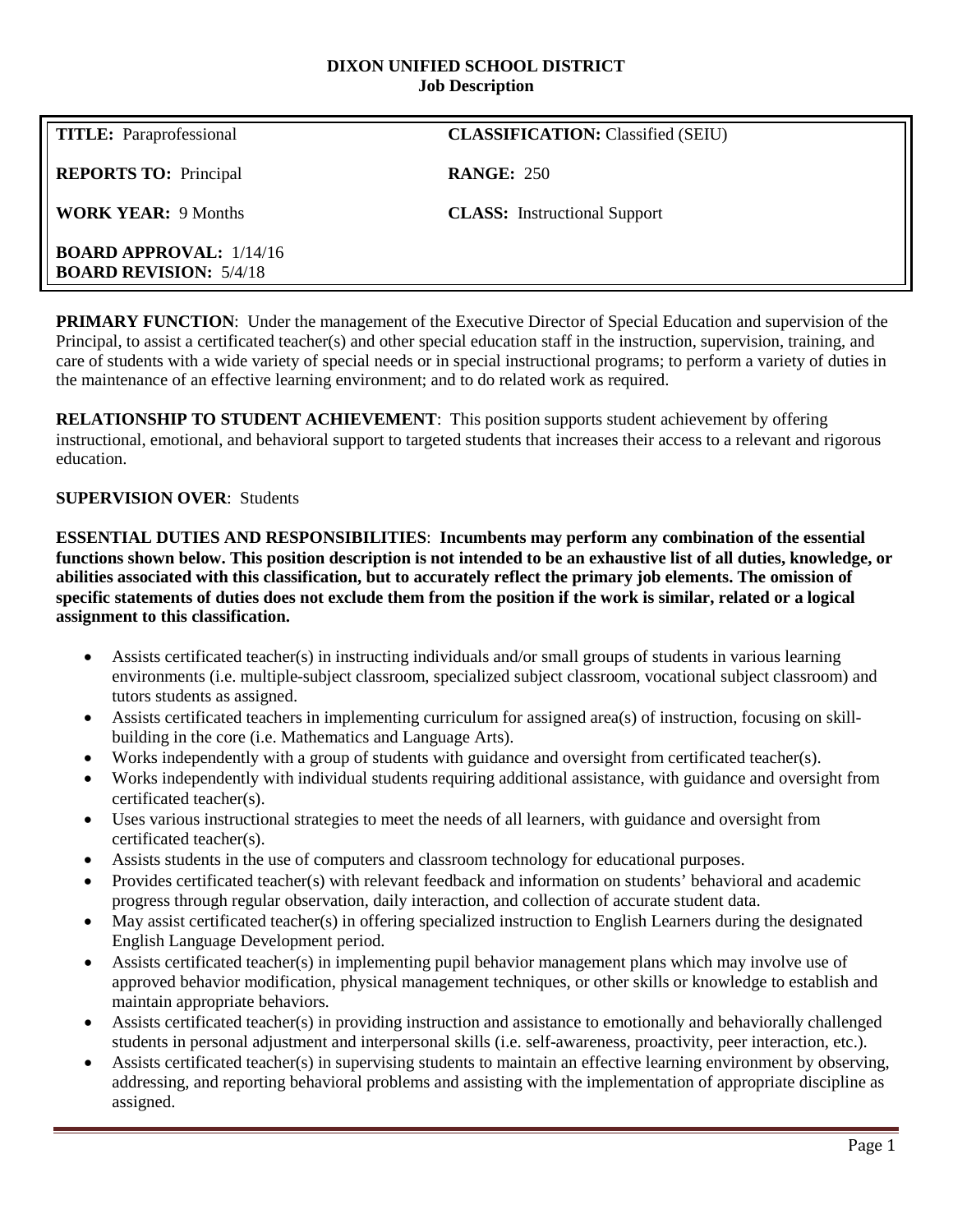- Discusses rules and consequences of actions for inappropriate behavior with students and implements positive behavior supports according to approved policies and procedures.
- Assists in setting up and organizing instructional areas/learning centers, retrieving and issuing equipment/materials, and maintaining a clean and orderly classroom.
- Performs class-related clerical work with a focus on student learning (i.e. prepares/organizes instructional materials, assembles manipulatives, collects and records student data, charts student progress, etc.).
- Escorts students to and from the library, playground, cafeteria, bathroom, and other school areas.
- Assists in monitoring and supervising students during lunch, recess, field trips, etc. to implement students' targeted interventions and the IEP.
- May assist with standardized testing and administering make-up tests under the supervision of certificated staff.
- May be required to work at more than one site based on needs of program(s) to which assigned.
- Cares for, supervises, controls, and protects students in a manner commensurate to assigned duties and responsibilities.
- Completes other reasonable duties as assigned.

# **TRAINING, EDUCATION, AND EXPERIENCE:**

- High school diploma or the equivalent; community college and/or vocational training certificate preferred.
- NCLB compliance via two years of study (48 semester units) at an accredited institution of higher education, an Associate's (or higher) degree, or a formal District assessment of knowledge and ability to assist in instructing reading, writing, and mathematics.
- One year experience in instructional support work OR an equivalent combination of experience and education from which comparable knowledge, skills, and abilities have been achieved.
- Experience working with emotionally and behaviorally challenged and/or alternative education students highly preferred. Prior experience working in a public school setting preferred.

# **LICENSES AND OTHER REQUIREMENTS:**

- May require a valid California Driver's License, insurable status by the District's carrier, and access to a personal vehicle in some cases.
- Fingerprint/criminal justice clearance.
- Possession of a negative TB risk assessment certificate and, if risk factors are identified, a negative TB examination, that is no more than 60 days old and renewable at least once every four years.
- CPR and first aid certification required and offered by the District yearly.

## **KNOWLEDGE AND ABILITIES: The following outline of essential knowledge, abilities, and physical requirements is not exhaustive and may be supplemented as necessary in accordance of the job.**

## KNOWLEDGE OF\*:

- General concepts of child growth, development, and behavior characteristics.
- Behavioral characteristics of highly challenged special needs students.
- Child guidance principles and practices related to children with special education needs.
- Subject area content relevant to job assignment.
- General methods and procedures to be followed in instructional settings.
- Correct English usage including, vocabulary, composition, grammar, spelling, and punctuation.
- Basic mathematical skills.
- Routine record-keeping practices.
- Computer procedures, software, and applications.
- Student behavior modification and motivation techniques.
- School standards and code of conduct.